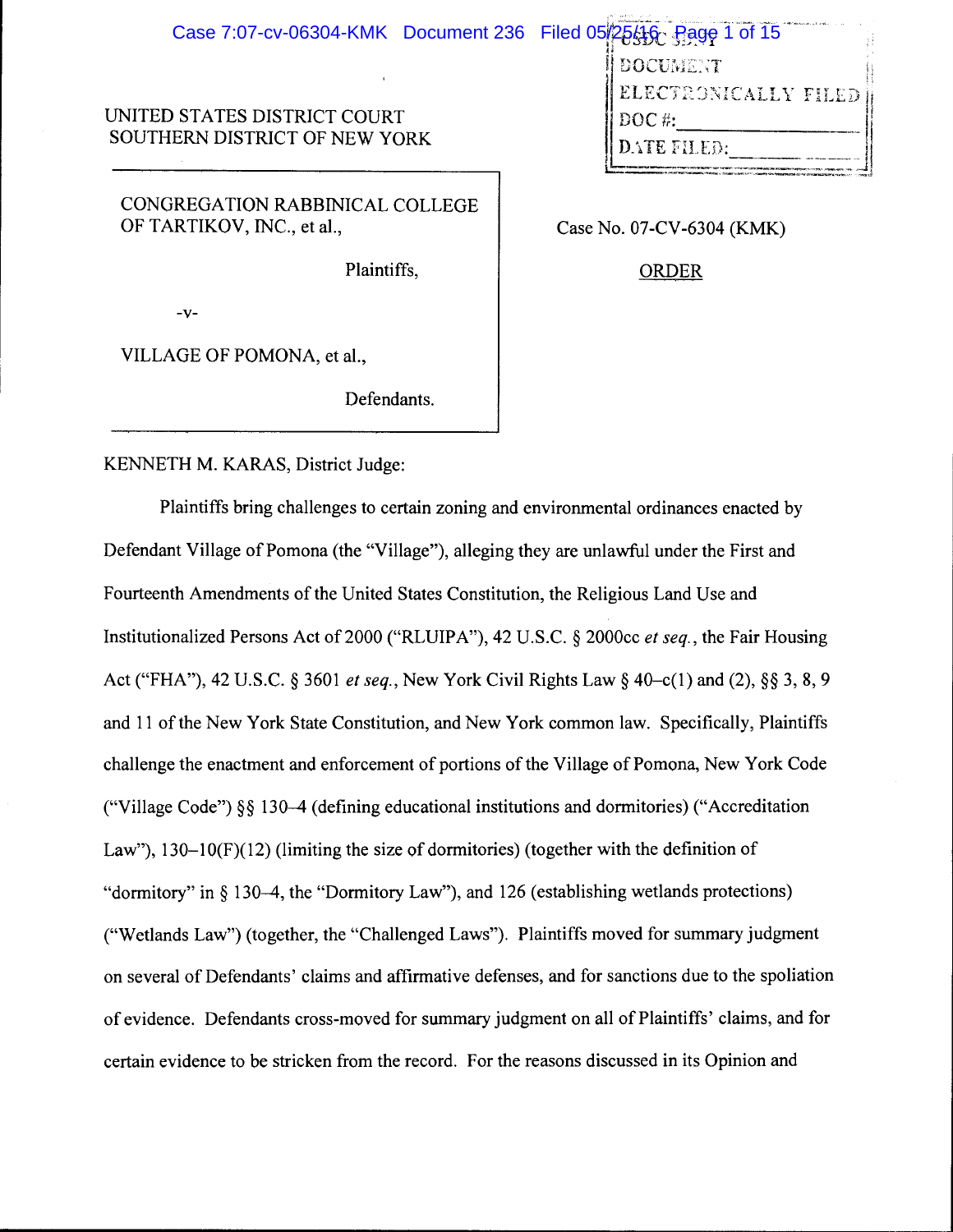Order dated September 29, 2015 (the "Opinion"), the Court granted in part and denied in part the Parties' motions. Plaintiffs and Defendants have moved for clarification and re-consideration (respectively, "Plaintiffs' Motion" and "Defendants' Motion"). For the reasons explained in this Order, Plaintiffs' Motion and Defendants' Motion are denied.

### I. Discussion

## A. Standard of Review

"Motions for reconsideration are governed by Federal Rule of Civil Procedure  $59(e)$  and Local Civil Rule 6.3, which are meant to ensure the finality of decisions and to prevent the practice of a losing party examining a decision and then plugging the gaps of a lost motion with additional matters." *Pta v. Renaissance Equity Holdings LLC,* No. 12-CV-5268, 2013 WL 3185560, at \*1 (S.D.N.Y. June 24, 2013) (internal quotation marks omitted). "The standard for granting a motion for reconsideration under Local Rule 6.3 is strict, so as to avoid repetitive arguments on issues that have been considered fully by the [c]ourt." *Sampson v. Robinson,* Nos. 07-CV-5867, 07-CV-6890, 2008 WL 4779079, at \*1 (S.D.N.Y. Oct. 31, 2008) (internal quotation marks omitted). Furthermore, "[a] motion for reconsideration is not an opportunity for a losing party to advance new arguments to supplant those that failed in the prior briefing of the issue." *In re Refco Capital Mkts., Ltd. Brokerage Customer Sec. Litig.,* Nos. 06-CV-643, 07- CV-8686, 07-CV-8688, 2008 WL 4962985, at \*1 (S.D.N.Y. Nov. 20, 2008), *aff'd sub nom. Capital Mgmt. Select Fund Ltd. v. Bennett,* 680 F.3d 214 (2d Cir. 2012). "Rather, to be entitled to reconsideration, a movant must demonstrate that the Court overlooked controlling decisions or factual matters that were put before it on the underlying motion, which, had they been considered might reasonably have altered the result reached by the court." *!d.* (internal quotation marks omitted); *see also Pla*, 2013 WL 3185560, at \*1 ("Such a motion is appropriate where the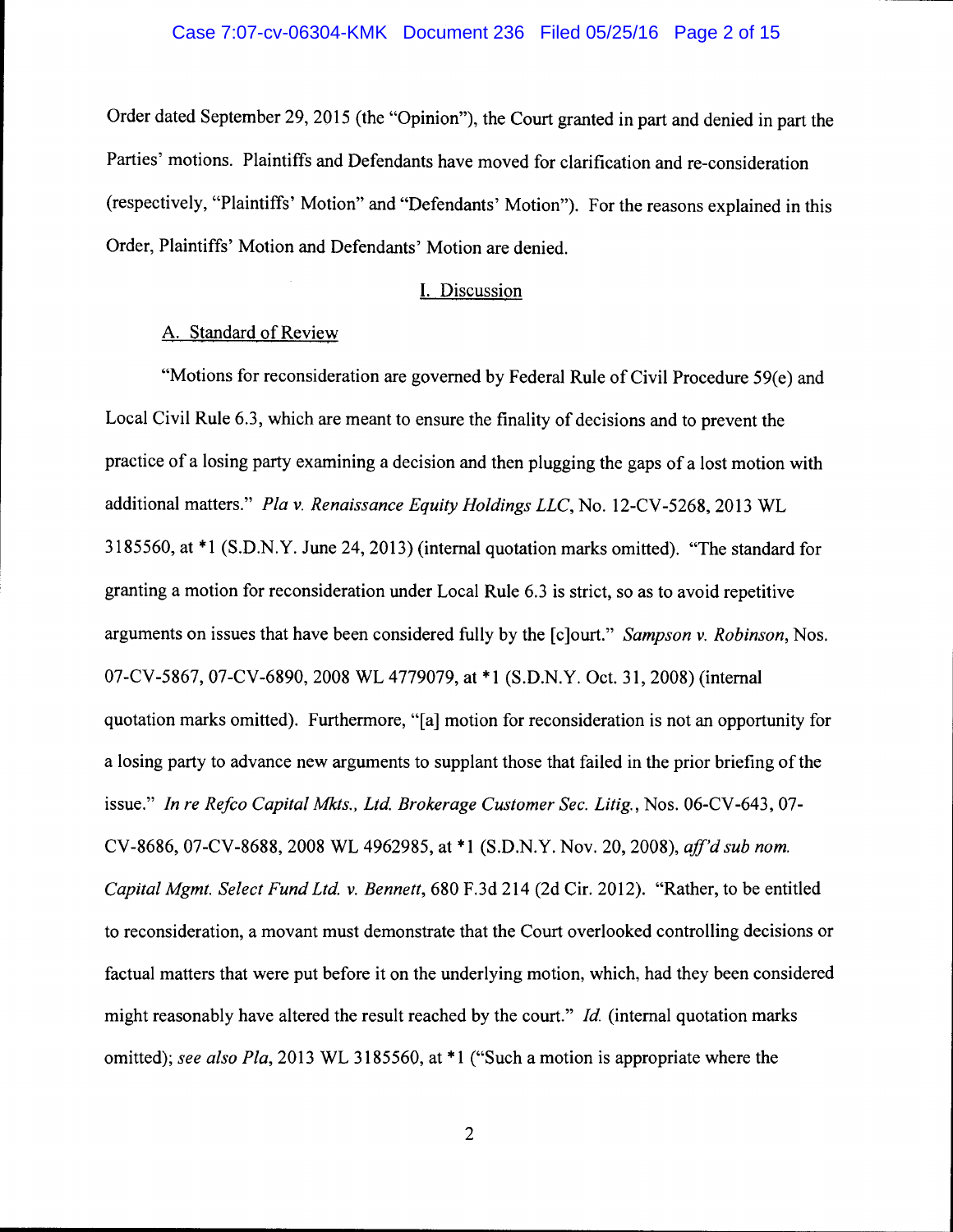#### Case 7:07-cv-06304-KMK Document 236 Filed 05/25/16 Page 3 of 15

moving party can point to controlling decisions or data that the court overlooked-matters, in other words, that might reasonably be expected to alter the conclusion reached by the court." (internal quotation marks omitted)). In other words, "[r]econsideration is appropriate only where there is an intervening change of controlling law, newly available evidence, or the need to correct a clear error or prevent manifest injustice." *In re Refco,* 2008 WL 4962985, at \* 1 (internal quotation marks omitted).

#### B. Analysis

## 1. Defendants' Motion

## a. Factual Disputes

Defendants assert that several facts characterized in the Opinion as undisputed are, in fact, disputed. *(See* Defs.' Mem. of Law in Supp. of Mot. for Clarification And/Or Reconsideration ("Defs.' Mem.") 2-4 (Dkt. No. 224).) As such, Defendants seek "clarification" of several of these facts. *(See id.)* For example, Defendants take issue with the statement in the Opinion that the 100-acre tract intended by the Congregation Rabbinical College of Tartikov (the "Congregation") to be the site of a rabbinical college (the "Subject Property") "is the only property that the Congregation owns ... and appears to be the only parcel suitable for Plaintiffs' proposed rabbinical college under Village Law .... " *(!d.* at 3 (quoting Opinion 11 (Dkt. No. 207) ). ) Defendants claim that they disputed this assertion by Plaintiffs. *(See id.* (citing Defs.' Response Pursuant to Local Rule 56.1 (b) to Pis.' Statement of Material Facts ("Defs.' Counter 56.1")  $\P$  616 (Dkt. No. 175)).) In support of this claim, Defendants cite to two portions of the deposition of Doris Ulman. *(See Defs.*' Counter 56.1 ¶ 616 (citing Decl. of Paul Savad in Supp. of Pis.' Mot. for Summ. J. ("Savad Decl.") Ex. 12, at 117 (Dkt. No. 155); Savad Decl. Ex. 13, at 287).) In the first cited portion, Ms. Ulman was asked what "facts" supported "the Village and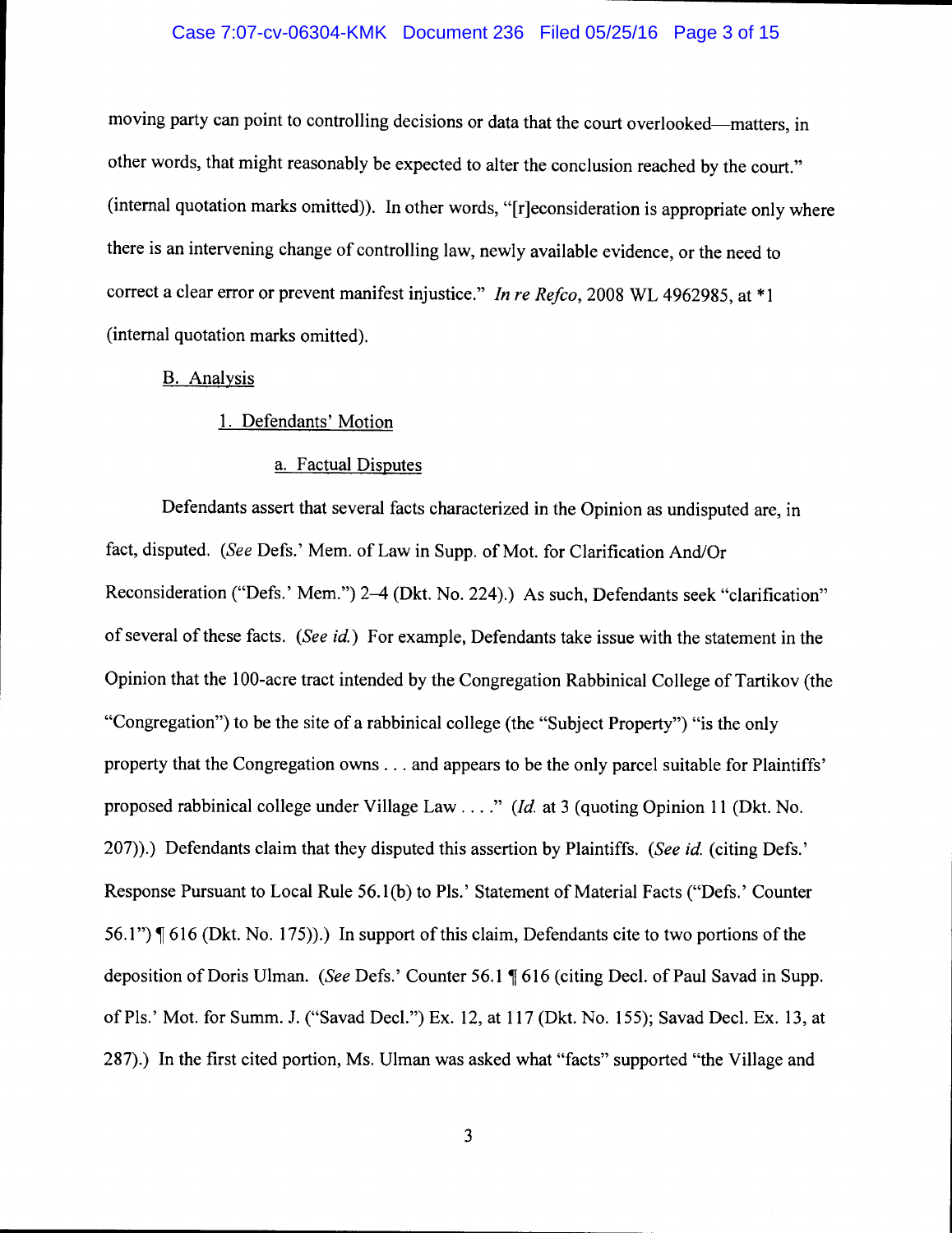#### Case 7:07-cv-06304-KMK Document 236 Filed 05/25/16 Page 4 of 15

the Village Board's belief in denying the allegations in Paragraph 127 [of the Second Amended Complaint]." (Savad Decl. Ex. 12, at 117.) She responded that she did not "believe the building was 100,000 square feet," deemed there was "no synagogue," and did not "believe" that the property "was less than 10 acres." *(Id.)* 

That small portion of Ms. Ulman's deposition testimony, however, does not address the particular factual claim made by Plaintiffs—namely, that the Subject Property was the only parcel of land suitable for the proposed rabbinical college under the Village Code. *(See* Pls.' Rule 56.1 Statement of Material Facts in Supp. of Pls.' Mot. for Summ. J. ("Pls.' 56.1") ¶ 616 (Dkt. No. 139).) Indeed, paragraph 127 of the Second Amended Complaint alleges that in December 1999, Yeshiva of Spring Valley made an informal presentation to the Village Planning Board regarding its plans to build a 100,000 square-foot private primary school and a synagogue, and then later to build a 20,000–30,000 square foot pre-school. (Second Am. Compl. ¶ 127 (Dkt. No. 28).) This cited deposition testimony thus does not address Plaintiffs' claim about the suitability of the Subject Property to host a rabbinical college; rather, it deals with a proposal in 1999 to construct a different set structures.<sup>1</sup>

<sup>&</sup>lt;sup>1</sup> Even if Ms. Ulman's testimony was relevant to the point, it would not be sufficient to dispute Plaintiffs' factual claim about the unique suitability of the Subject Property for construction of the rabbinical college, as this testimony only discussed her belief about some of the property measurements. In the absence of any foundation for that belief, the testimony is insufficient to dispute Defendants' claim. *See Baity v. Kralik*, 51 F. Supp. 3d 414, 419–20  $(S.D.N.Y. 2014)$  (disregarding "statements not based on [the] [p]laintiff's personal knowledge and conclusory statements that are nothing more than speculation"); *S.E.* C. *v. Espuelas,* 905 F. Supp. 2d 507, 519 (S.D.N.Y. 2012) (disregarding a deponent's testimony "as to his belief' as "inadmissible and unreliable" where the plaintiff "failed to establish what, if any, foundation [the deponent] had for that belief'); *Morisseau v. DLA Piper,* 532 F. Supp. 2d 595, 617 (S.D.N.Y. 2008) (noting that "statements of personal belief and speculation" are inadmissible), *aff'd,* 355 F. App'x 487 (2d Cir. 2009).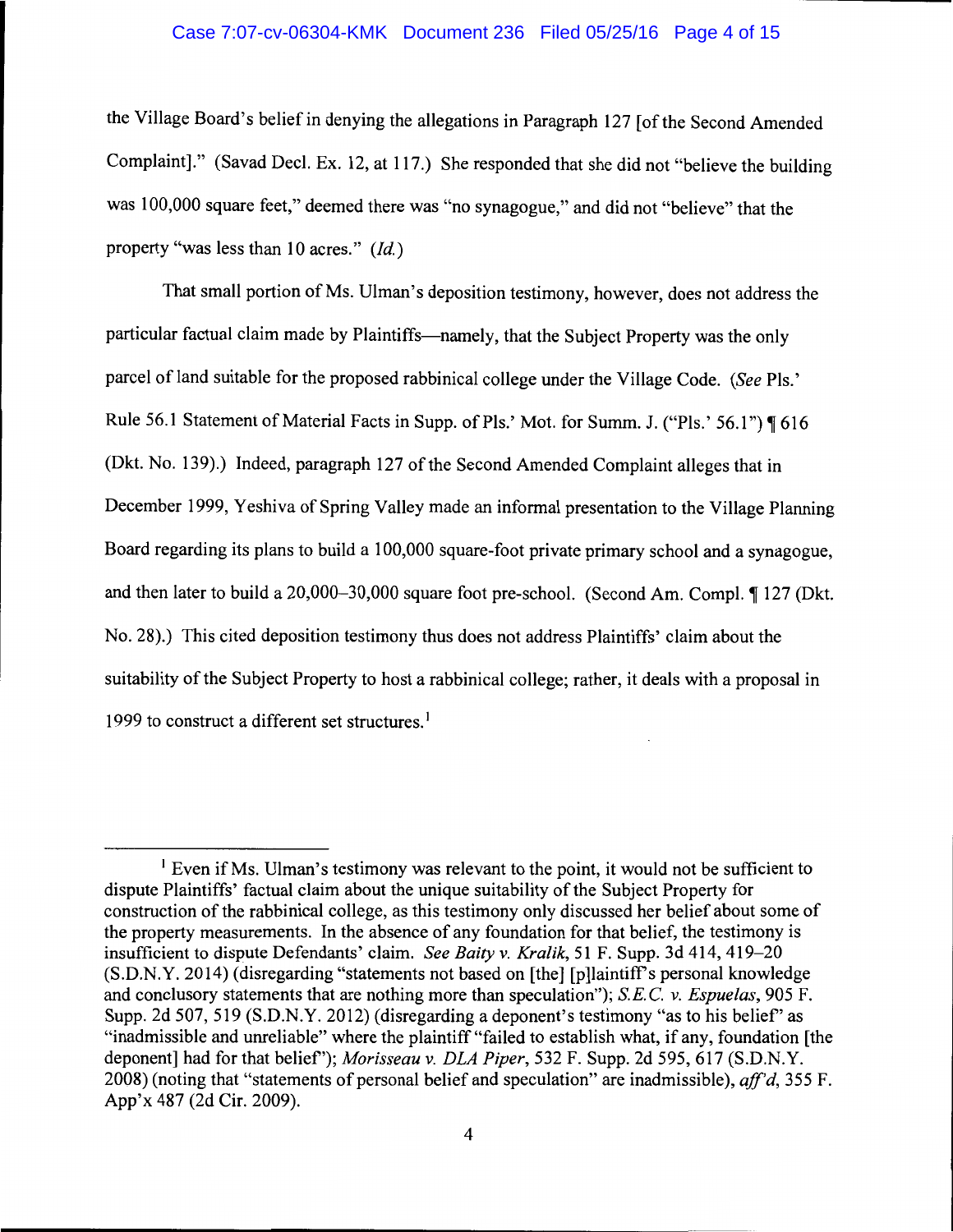#### Case 7:07-cv-06304-KMK Document 236 Filed 05/25/16 Page 5 of 15

The second portion of Ms. Ulman's deposition testimony cited by Defendants cannot be located in the record. What Defendants cite to is page 287 of her testimony, which is identified as the second day of her deposition. *(See Defs.'* Counter 56.1 ¶ 616.) However, there is no page 287, *(see generally* Savad Decl. Ex. 13), and the Court could find nothing relevant in her testimony at other pages, for example, page *187.* Thus, there is no need for further clarification from the Court on this point.

The second fact that Defendants claim was falsely labeled as undisputed is that the proposed rabbinical college would involve "somewhere between 50 and 250 units of housing, which will be apartments that have 3 or 4 bedrooms ranging in size from 1800–2000 square feet." *(See* Defs.' Mem. 3 (quoting Opinion 6).) According to Defendants, the Court erroneously neglected to note that these were "initial" projections and that Plaintiffs have indicated that they expect the rabbinical college to grow substantially in later phases. *(See id.)*  However, in merely citing what Plaintiffs represented about their current plan to develop the Subject Property, the Court never suggested, or even hinted, that it was beyond dispute that the scope of the rabbinical college's development could evolve over time. Indeed, the Court noted that there were disputes about whether there were any concrete construction plans to build the rabbinical college or even how seriously it had been planned. *(See* Opinion 142.) Accordingly, there is no need to correct or clarify this statement.

For this same reason, Defendants' concern about the Court's statement that Defendants learned of the Congregation's plans to build a rabbinical college on the Subject Property is overblown. *(See* Defs.' Mem. 3 (citing Opinion 13).) In the Opinion, the Court agreed with Defendants that Plaintiffs have not offered any specific development plans that provide the details of the proposed rabbinical college. *(See* Opinion 142.) Nonetheless, the record is clear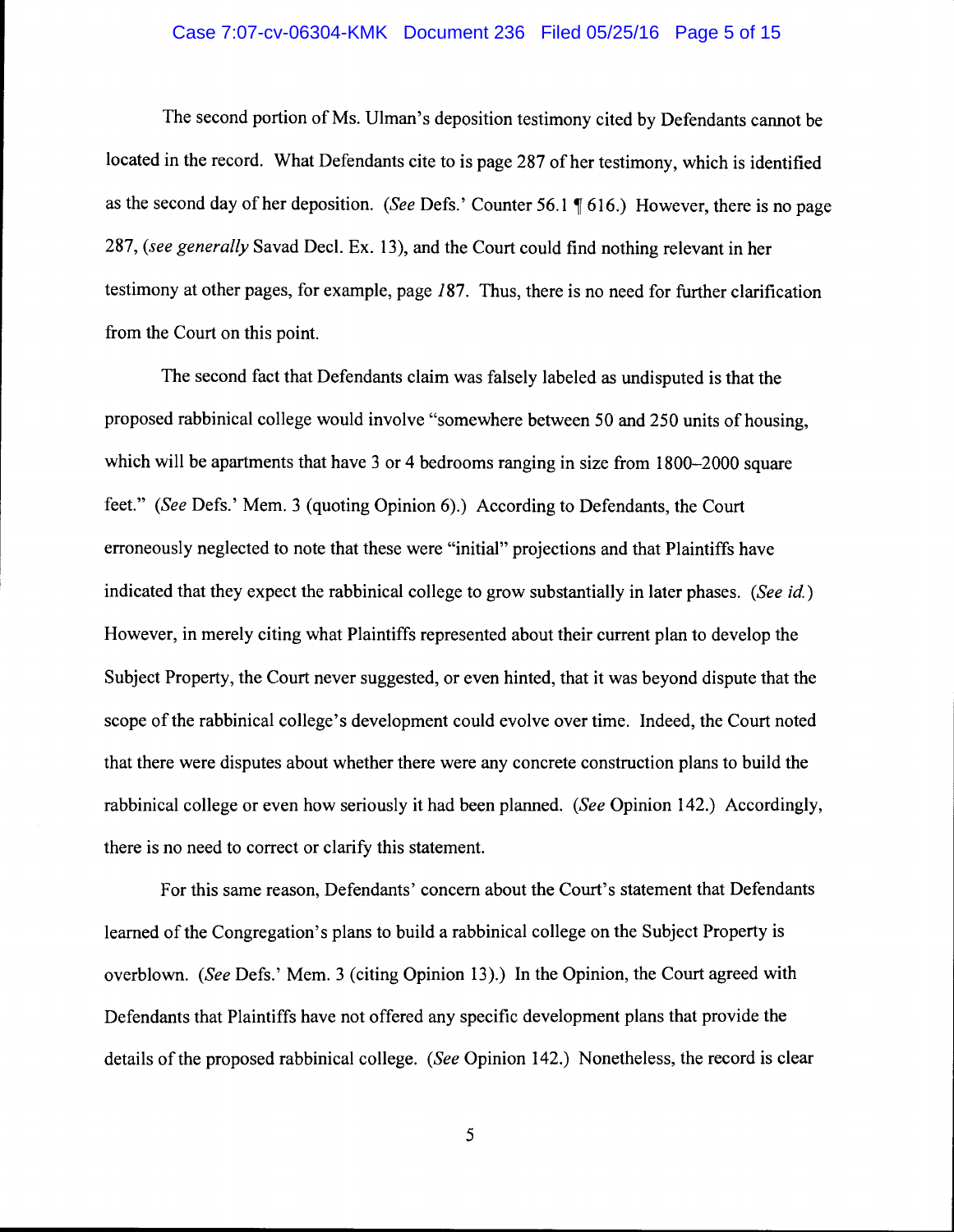#### Case 7:07-cv-06304-KMK Document 236 Filed 05/25/16 Page 6 of 15

that Defendants became aware in late 2005 or 2006 that Plaintiffs planned to construct *a*  rabbinical college on the Subject Property. *(See* Defs.' Local Rule 56.1 (a) Statement in Supp. of their Mot. for Summ. J. ("Defs.' 56.1")  $\P\P$  19-20 (Dkt. No. 142).)

Next is Defendants' claim that the Court erred when it noted that "Preserve Ramapo, a political action group in the region leaked tentative plans for the Congregation's proposed rabbinical college to the public." *(See* Defs.' Mem. 4 (quoting Opinion 14).) Defendants contend that the more correct way of putting it is that Preserve Ramapo published the plans on its website following a leak. *(See id. (citing Defs.' 56.1* | 135).) The difference may be semantic only, and hardly material to the outcome of the motions. Indeed, Defendants' Rule 56.1 Statement on this point read: "On January 9, 2007, plans for the proposed rabbinical college were leaked to the public and disseminated by a political action group, Preserve Ramapo, via its website and email distribution list." (Defs.' 56.1  $\P$  135.) Plaintiffs did not object to this statement, *(see Pls.' Opp'n to Defs.' Local Rule 56.1 Statement of Facts ("Pls.' Counter 56.1")* , 135 (Dkt. No. 176)), so the Court finds there is no dispute about it.

Finally, Defendants note that the Court identified the wrong Sanderson when discussing opposition to a proposed middle school to be constructed near the Village. *(See* Defs.' Mem. 4 (citing Opinion 16).) It is true that Leslie Sanderson, and not Nicholas Sanderson, opposed the development of the middle school on property other than the Subject Property. *(See* Pls.' 56.1 , 375.) This discrepancy, however, is immaterial to the Court's determination that Plaintiff has presented sufficient evidence against all Defendants, including Nicholas Sanderson, to deny Defendants' summary judgment motion.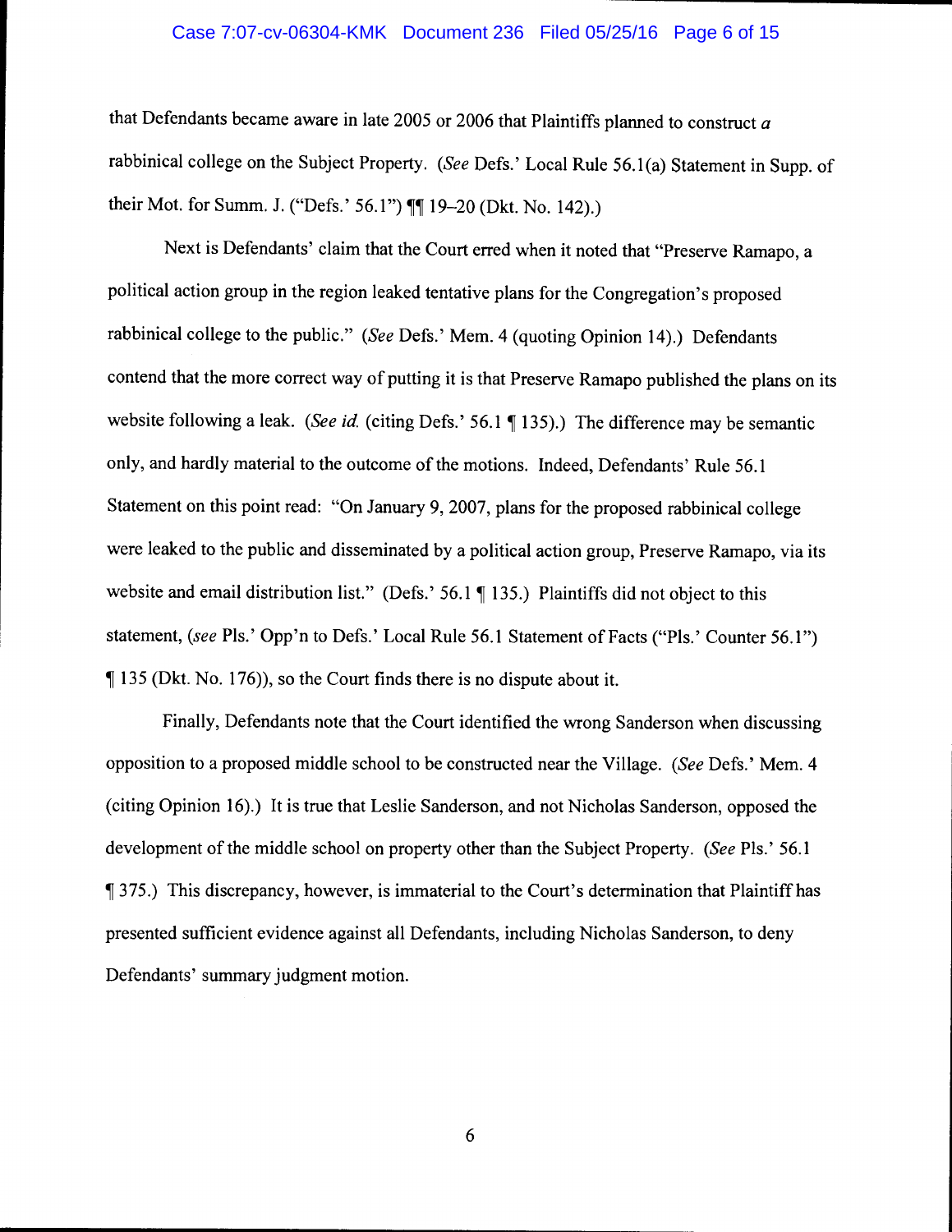# b. Community Character

Defendants also move for reconsideration on the basis that the Court improperly determined that community character is not a compelling interest sufficient to survive strict scrutiny of the Challenged Laws. *(See Defs.' Mem. 4–6.)* As Defendants contend, the Court, citing several decisions, noted that "community character" is not a compelling interest. *(See id*  at 4 (citing Opinion 90).) According to Defendants, the Court reached this erroneous conclusion because it confused "community character" with visual aesthetics. *(See id* at 5 (citing Opinion 90-91).) In Defendants' view, "community character" is synonymous with "maintaining the integrity of a zoning scheme, managing population growth, ensuring the safety of residential neighborhoods, maintaining conditions favorable to raising children, allocating government resources, environmental issues and maintaining the nature of a neighborhood." (Id (citations omitted).)

In support of the general claim that "community character" is a compelling interest, Defendants cite only the Seventh Circuit's decision in *Eagle Cove Camp* & *Conference Center, Inc. v. Town of Woodboro, 734 F.3d 673 (7th Cir. 2013). (See id. at 4-5.)* In that case, the plaintiff-property owner challenged land use regulations that it claimed unlawfully barred it from operating a year-round Bible camp in a residentially-zoned area of the defendant town. *Eagle Cove, 734 F.3d at 676.* In rejecting the plaintiff's RLUIPA and Free Exercise claims, the court noted that "[i]t [was] not the land use regulations that create[d] a substantial burden, but rather [the plaintiff's] insistence that the expensive, year-round Bible camp be placed on the subject property." *Id.* at 681. In other words, unlike in this case, the plaintiff had a number of locations

<sup>&</sup>lt;sup>2</sup> Defendants also cite a variety of state cases for the non-controversial proposition that municipal officials exercise a wide array of land use powers. *(See* Defs.' Mem. 5.) Of course, those powers may not be exercised in a way that contravenes the Constitution or RLUIP A.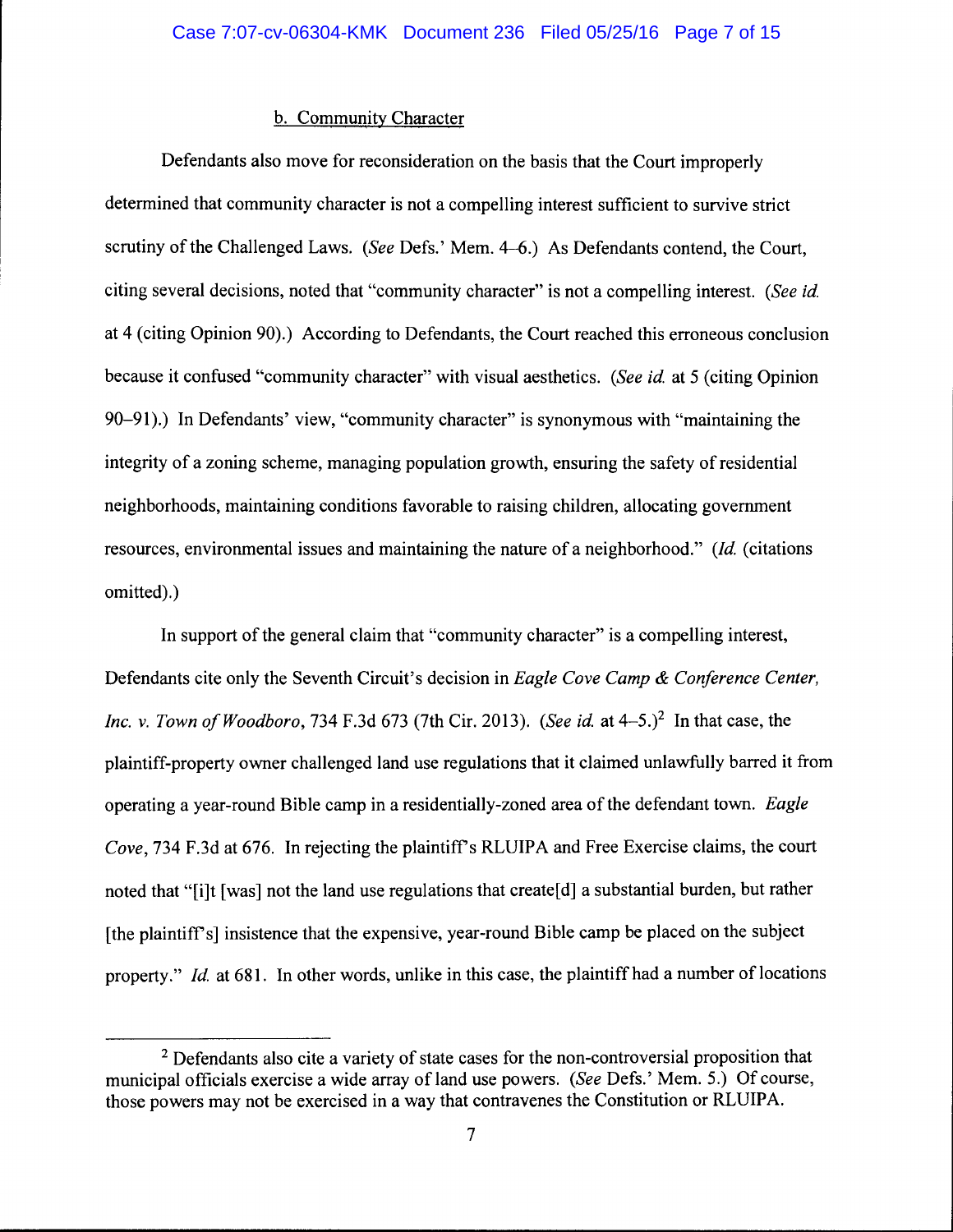#### Case 7:07-cv-06304-KMK Document 236 Filed 05/25/16 Page 8 of 15

on which it could build its Bible camp. *Cf id* Also unlike in this case, the court in *Eagle Cove*  highlighted that the zoning regulations under attack by the plaintiff had been promulgated *before*  the plaintiff "expressed any interest in constructing a Bible camp." *Id.* Thus, the plaintiff's claim of unreasonable delay in executing any re-zoning was deemed unfounded, as the town had consistently made clear its refusal to allow any property use akin to a Bible camp. *Id.* at 681-82. The court went on to note, without citing any supporting authority or including any accompanying analysis, that the municipal defendants had a "compelling interest in preserving the rural and rustic character of the [t]own as well as the single-family development around [the area]." *Id.* at 682.

As discussed in the Opinion, to the extent Plaintiffs cited sufficient facts to support their claim that the Challenged Laws discriminated against Plaintiffs and/or imposed a substantial burden on Plaintiffs' rights under RLUIPA and the Free Exercise Clause, the Challenged Laws would be invalid unless they survived strict scrutiny. *(See* Opinion 90.) This required Defendants to establish that the Challenged Laws were narrowly tailored to further a compelling interest. *See Westchester Day School* v. *Viii. of Mamaroneck,* 504 F.3d 338, 353 (2d Cir. 2007). As the Supreme Court has warned, "strict scrutiny leaves few survivors." *City of L.A.* v. *Alameda Books, Inc.,* 535 U.S. 425, 455 (2002). Furthermore, the Supreme Court has emphasized that a compelling interest is one of the "highest order." *Church of the Lukumi Babalu Aye, Inc.* v. *City of Hialeah,* 508 U.S. 520, 546 (1993) (internal quotation marks omitted); *see also Wisconsin* v. *Yoder,* 406 U.S. 205,215 (1972) ("[O]nly those interests ofthe highest order and not otherwise served can overbalance legitimate claims to the free exercise of religion."); *Sherbert* v. *Verner,* 374 U.S. 398, 406 (1963) ("[O]nly the gravest abuses,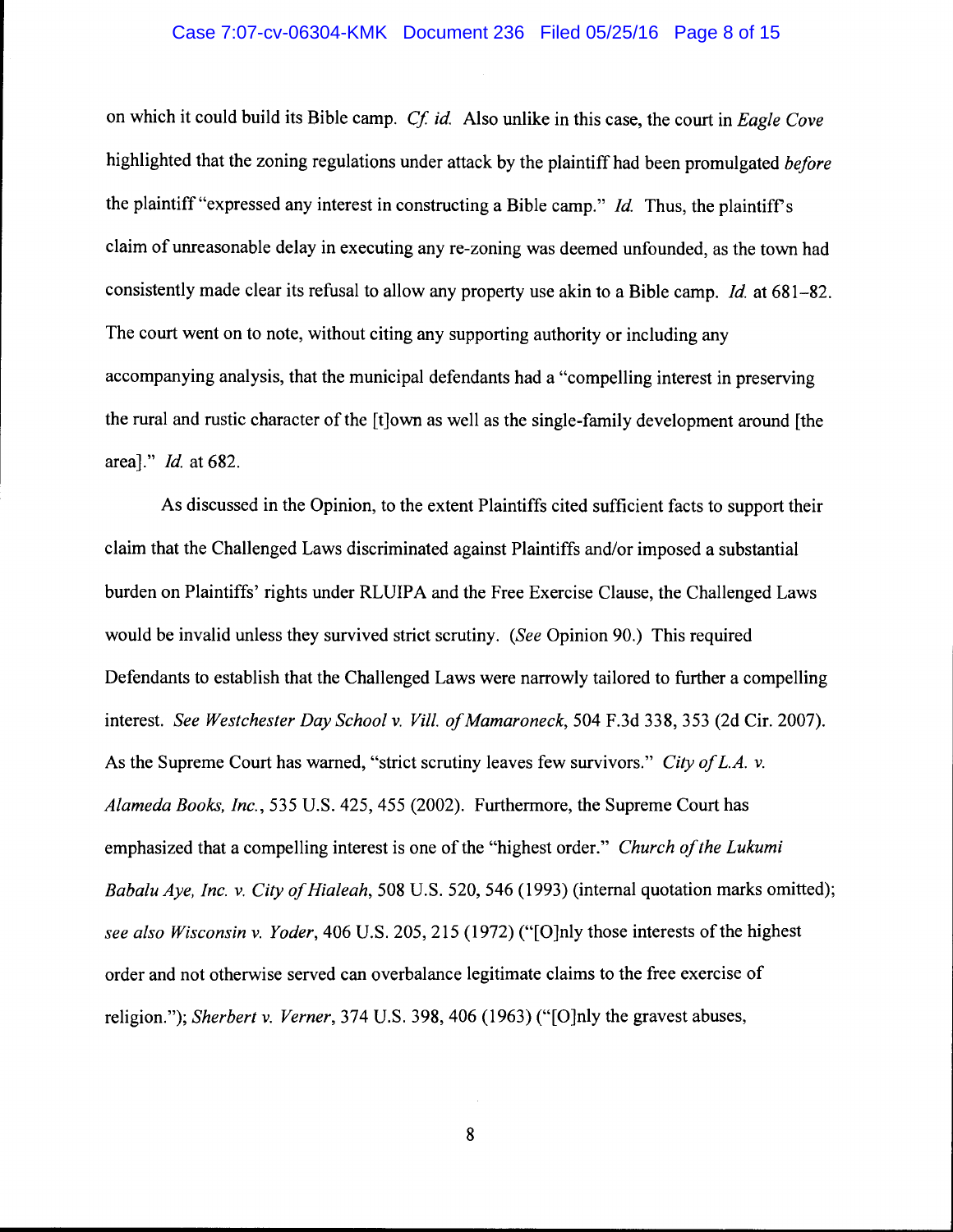### Case 7:07-cv-06304-KMK Document 236 Filed 05/25/16 Page 9 of 15

endangering paramount interest, give occasion for permissible limitation." (internal quotation marks omitted)).

In the face of these demanding principles, Defendants' reliance on the one line in *Eagle Cove* is far from sufficient to establish that the Court committed clear error in rejecting Defendants' version of "community character" as a compelling interest sufficient to survive strict scrutiny. Putting aside the non-binding import of that decision, the Court notes there are numerous other courts that have held that "community character" is not a compelling interest. *See, e.g., Rocky Mountain Christian Church v. Bd OfCty. Comm 'rs,* 612 F. Supp. 2d 1163, 1175 (D. Colo. 2009) (holding that "[i]n the context of a strict scrutiny analysis," interests such as "the character of the neighborhood" and "incompatibility with the county's comprehensive plan ... have been found not to be compelling") (collecting cases); *XXL of Ohio, Inc. v. City of Broadview Heights,* 341 F. Supp. 2d 765, 789-90 (N.D. Ohio 2004) (noting that no court has found "neighborhood character" to be "a compelling governmental interest sufficient to withstand strict scrutiny") (collecting cases).

Similarly unpersuasive is Defendants' claim that the Court conflated "community character" with "community aesthetics." *(See* Defs.' Mem. 4-5.) The Court did no such thing. Moreover, even conceding that "community character" differs from, and/or encompasses more than, "community aesthetics," the Court notes that Defendants themselves offer no one definition of "community character" and cite no authority delineating the boundaries of what is meant by "community character."<sup>3</sup> Moreover, the Court notes that Defendants cite not a single case

<sup>&</sup>lt;sup>3</sup> "[Z]oning has become more complex and refined, and municipalities and planners have considered more factors and provide for more amenities. Reflecting this trend, 'community character' has come to be understood in another, broader, sense as a city's or neighborhood's overall ambience." *The Legitimate Objectives of Zoning*, 91 Harv. L. Rev. 1443, 1451 (1978) (footnotes omitted).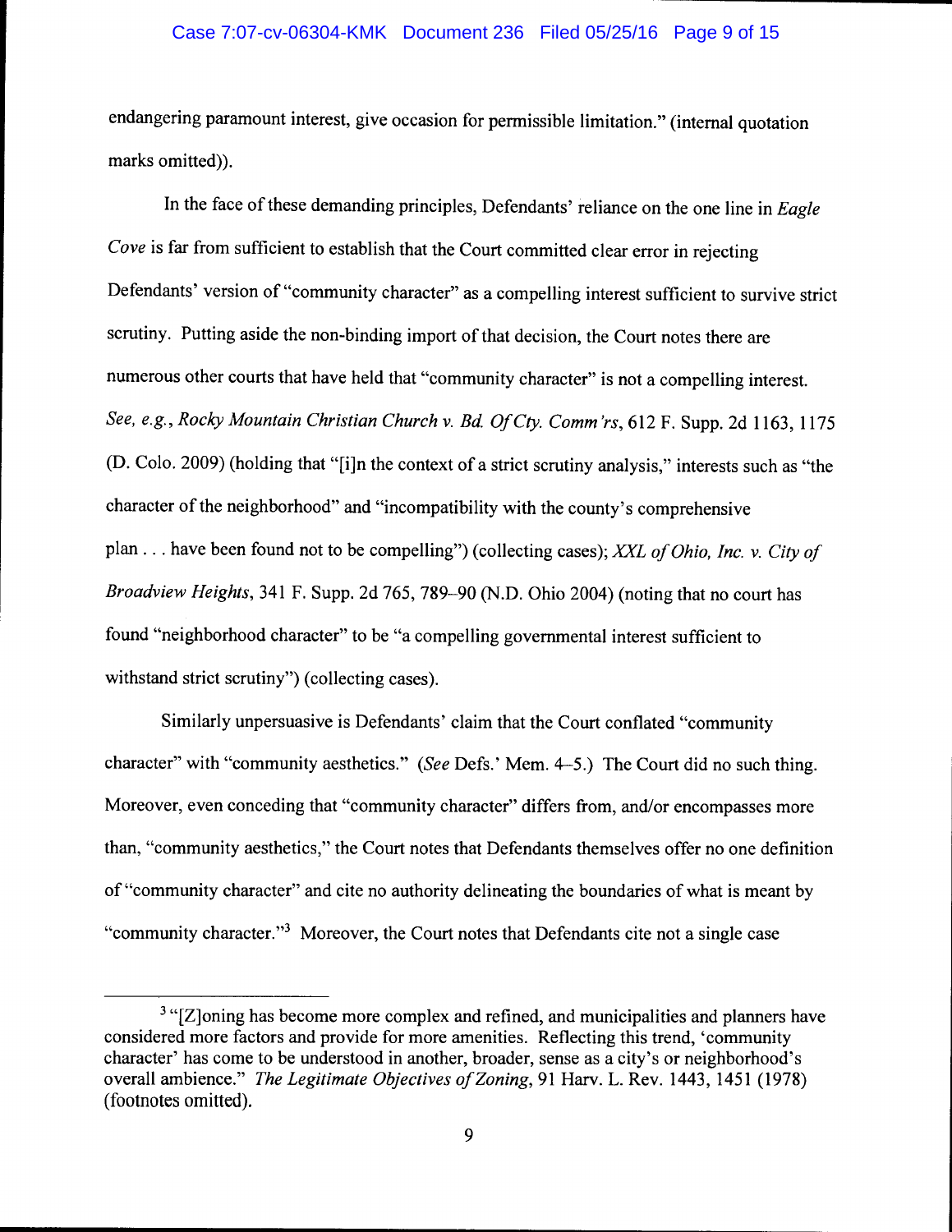#### Case 7:07-cv-06304-KMK Document 236 Filed 05/25/16 Page 10 of 15

providing a definition of "community character" that incorporates the elements outlined by Defendants, let alone any decision from the Supreme Court or the Second Circuit holding that such "community character" is a compelling interest sufficient to survive strict scrutiny. Thus, while the preservation of "community character" may provide the legal authority for municipalities to promulgate zoning ordinances, this interest does not, as a matter of law, immunize any ordinances adopted in the general name of "community character" from constitutional scrutiny. *See Schadv. Town of Mount Ephraim,* 452 U.S. 61,68 (1981) ("The power of local governments to zone and control land use is undoubtedly broad[,] and its proper exercise is an essential aspect of achieving a satisfactory quality of life in both urban and rural communities. But the zoning power is not infinite and unchallengeable; it 'must be exercised within constitutional limits."' (quoting *Moore v. E. Cleveland,* 431 U.S. 494, 514 (1977) (Stevens, J., concurring in judgment))).

In the end, courts have not adopted a uniform definition of"community character," or explained precisely when preservation of such constitutes a compelling interest so that zoning regulations that discriminate against groups or otherwise violate fundamental liberties survive strict scrutiny.<sup>4</sup> Moreover, courts have regularly rejected the types of interests that could be included in the rubric of"community character" as surviving strict scrutiny. *See. e.g., Linmark Assocs., Inc. v. Twp. ofWillingboro,* 431 U.S. 85,94-95 (1977) (finding that a town ordinance prohibiting the posting of "For Sale" and "Sold" signs violated the First Amendment, even

<sup>4</sup> Indeed, the amorphous nature of "community character" leaves open the argument that this alleged interest could be "a pretext for racial discrimination; more subtly, a community's self-definition may be influenced by social or economic stereotypes .... " *The Legitimate Objectives of Zoning, at 1452. And, "[b]ecause creating a certain character is such a vague, ill*defined objective, it can be used to justify zoning measure that are directed at locally unpopular groups or individuals .... " *!d.*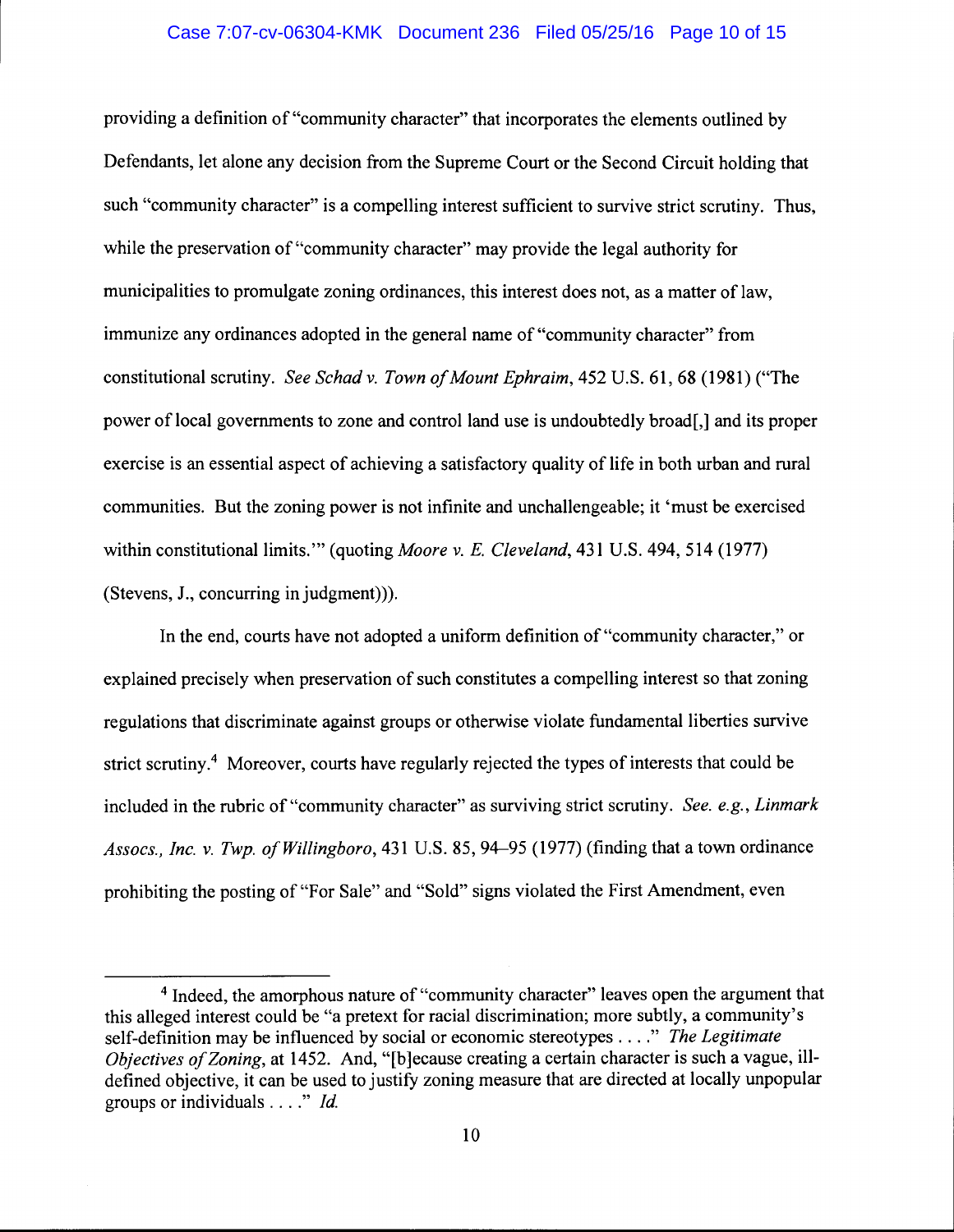## Case 7:07-cv-06304-KMK Document 236 Filed 05/25/16 Page 11 of 15

though the town claimed the ordinance furthered the interest of promoting racially integrated neighborhoods); *Whitton* v. *City of Gladstone,* 54 F.3d I400, I408 (8th Cir. I995) (rejecting traffic safety and aesthetics as compelling interests); *Dimmitt* v. *City of Clearwater,* 985 F.2d I565, I570 (II th Cir. I993) (holding that traffic safety was not a compelling interest sufficient to justify content-based speech regulation); *United Farmworkers of Fla. Housing Project* v. *City of Delray Beach,* 493 F.2d 799, 808 (5th Cir. I974) (rejecting consistency with master plan as a compelling interest); *Mount St. Scholastica, Inc. v. City of Atchison,* 482 F. Supp. 2d I28I, I295 (D. Kan. 2007) (noting that no court has found "historic preservation" of a neighborhood "to be a compelling government interest"); *Cottonwood Christian Ctr.* v. *Cypress Redevelopment Agency,*  2I8 F. Supp. 2d I203, I228 (C.D. Cal. 2002) (holding that neighborhood "blight" is a substantial, but not a compelling, government interest). Therefore, the Court denies Defendants' Motion on this ground. *<sup>5</sup>*

## 2. Plaintiffs' Motion

## a. Substantial Burden

Plaintiffs contend that the Court erred when it suggested that their religious practices must be "essential" to be covered by RLUIP A and the Free Exercise Clause. *(See* Pis.' Mem. of

<sup>&</sup>lt;sup>5</sup>It also bears noting that Defendants must do more than identify a general compelling interest in surviving strict scrutiny. In other words, Defendants must "must show a compelling interest in imposing the burden on religious exercise in the particular case at hand, not a compelling interest in general." *Westchester Day School,* 504 F.3d at 353. And, Defendants are required to demonstrate that the Challenged Laws are the least restrictive means of furthering any asserted compelling interests. *!d.* Here, Defendants have not explained, for example, why the Accreditation and Dormitory Laws are the least restrictive means of furthering the asserted interests in "maintaining conditions favorable to raising children," or "ensuring the safety of residential neighborhoods," which, as noted above, Defendants claim are part of what they have defined as "community character." *(See Defs.*' Mem. 5.) Thus, even if these were compelling interests, Defendants have not placed beyond dispute whether and how these interests are specifically furthered by the Challenged Laws.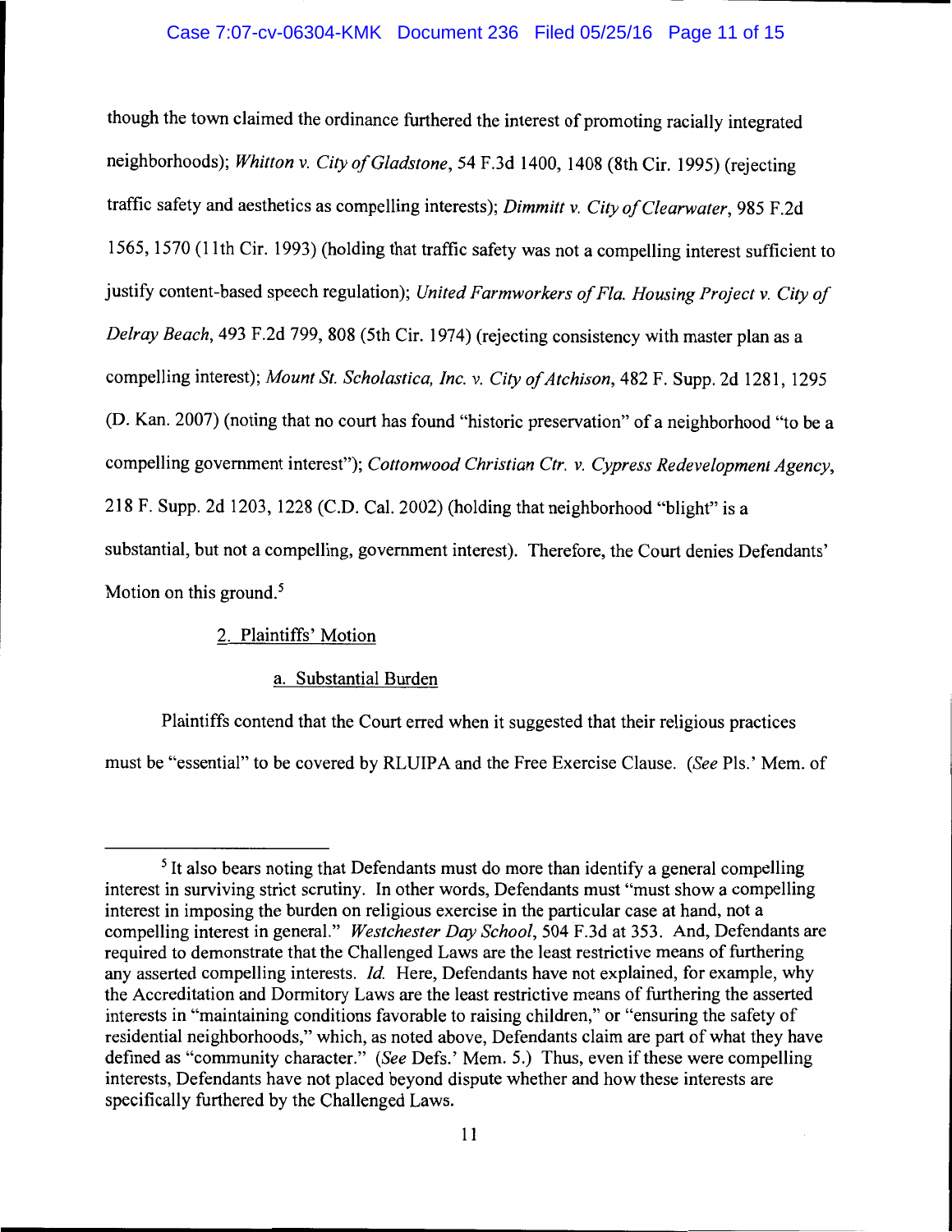Law in Supp. of Mot. for Reconsideration ("Pls.' Mem.") 2 (Dkt. No. 221) (citing Opinion 120).) While the Court understands Plaintiffs' desire for clarification, the Court did not apply the wrong standard in deciding that factual disputes prevented the Court from granting Plaintiffs' summary judgment motion. To begin, in denying Defendants' summary judgment motion, the Court held that Plaintiffs had offered sufficient evidence that the Challenged Laws could be construed to completely bar the construction of the rabbinical college sought by Plaintiffs, and that the Challenged Laws were passed with a discriminatory purpose. *(See* Opinion 117-18.) Accordingly, the Court concluded that Plaintiffs had established material facts that could support a claim that the Challenged Laws substantially burden their exercise of religion. *(See id.* at 118.)

In also denying Plaintiffs' summary judgment motion, however, the Court focused on Plaintiffs' failure to define the contours of what the rabbinical college would include by way of curriculum and architectural make-up. *(See id.* at 121; *see also id.* at 119.) That failure, in the Court's view, placed in dispute whether the Challenged Laws in fact substantially burden Plaintiffs' exercise of religion. *(See id.* at 121.) While the Court understands that Plaintiffs do not need to establish the *necessity* of a particular act in the exercise of religion to make out a RLUIPA or Free Exercise claim, *see* 42 U.S.C. § 2000cc-5(7)(A), the Opinion explained that Plaintiffs must at least explain what religious acts they think are being substantially burdened by the Challenged Laws, *(see* Opinion 119-20). Put simply, not all acts or conduct by a religious organization amount to an exercise of religion. *See Lighthouse Inst. for Evangelism, Inc. v. City of Long Branch,* 510 F.3d 253, 274 (3d Cir. 2007) (holding that there is no free exercise right to locate a religious premises in a particular location); *Grace United Methodist Church v. City of Cheyenne*, 451 F.3d 643, 654 (10th Cir. 2006) (holding that the inability of a church to run a daycare center in a particular location did not constitute "more than an incidental burden on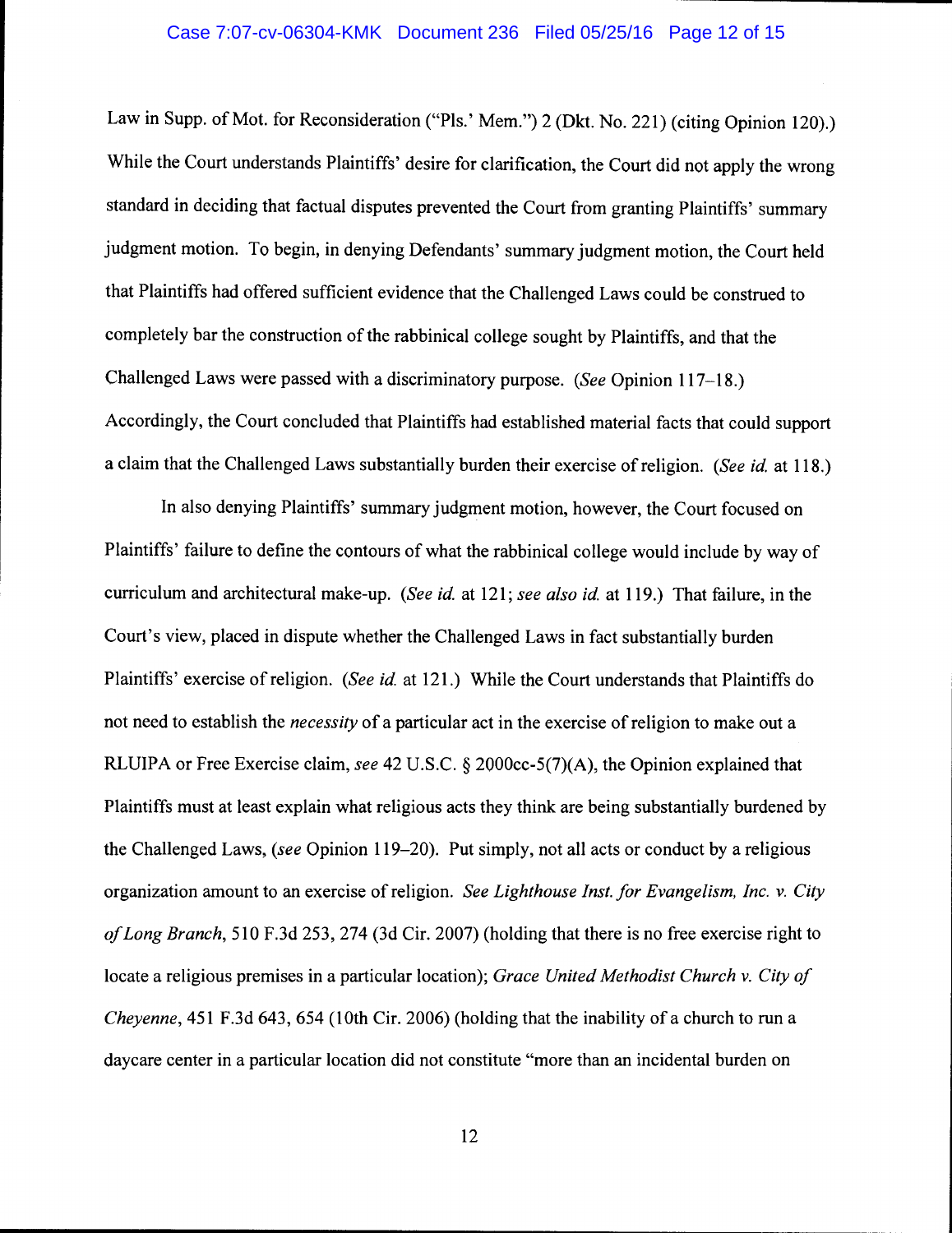#### Case 7:07-cv-06304-KMK Document 236 Filed 05/25/16 Page 13 of 15

religious conduct"). And, because Plaintiffs did not offer any specifics about the construction of the rabbinical college, let alone the curriculum it would offer, Plaintiffs had not put the question of substantial burden beyond dispute. *(See* Opinion 123.)

#### b. Preston Green

Next, Plaintiffs contend that the Court should have granted their summary judgment motion as to the Accreditation Law because the Court improperly identified Preston Green as Plaintiffs' expert when he was, in fact, Defendants' expert. *(See* Pis.' Mem. 4.) It is true that the Court mistakenly identified whose expert Mr. Green was, but that typographical error does not alter the import of the expert opinion as it related to his conclusion that a rabbinical college could, with certain curriculum and admissions requirements, be accredited by the Association of Advanced Rabbinical and Talmudic Schools ("AARTS"). *(See* Opinion 122 (citing Aff. of Amanda E. Gordon ("Gordon Aff.") Ex. 15, at 18 (Dkt. No. 150)).) And, given the Court's conclusion, discussed above and in the Opinion, about Plaintiffs' vague plans regarding the curriculum for the rabbinical college, the Court will not alter its conclusion that the question of accreditation for a rabbinical college is a disputed fact.

Plaintiffs also object to the portion of Mr. Green's opinion that suggested that a rabbinical college could obtain a conditional use variance if it made certain changes to its curriculum and admissions requirements. *(See* Pis.' Mem. 4-5.) In particular, Plaintiffs claim that this conclusion was hearsay as it was based on statements from Ms. Ulman. *(See* Pis.' Mem. 4.) Plaintiffs further claim that the Court held that Plaintiffs cannot obtain a variance for their use. *(See id.* at 5 n.3 (citing Opinion 89).) However, the portion of the Opinion cited by Plaintiffs only noted that "there is enough evidence to suggest that whether Plaintiffs can successfully obtain a change in the Challenged Laws, or variance from them, is a question of fact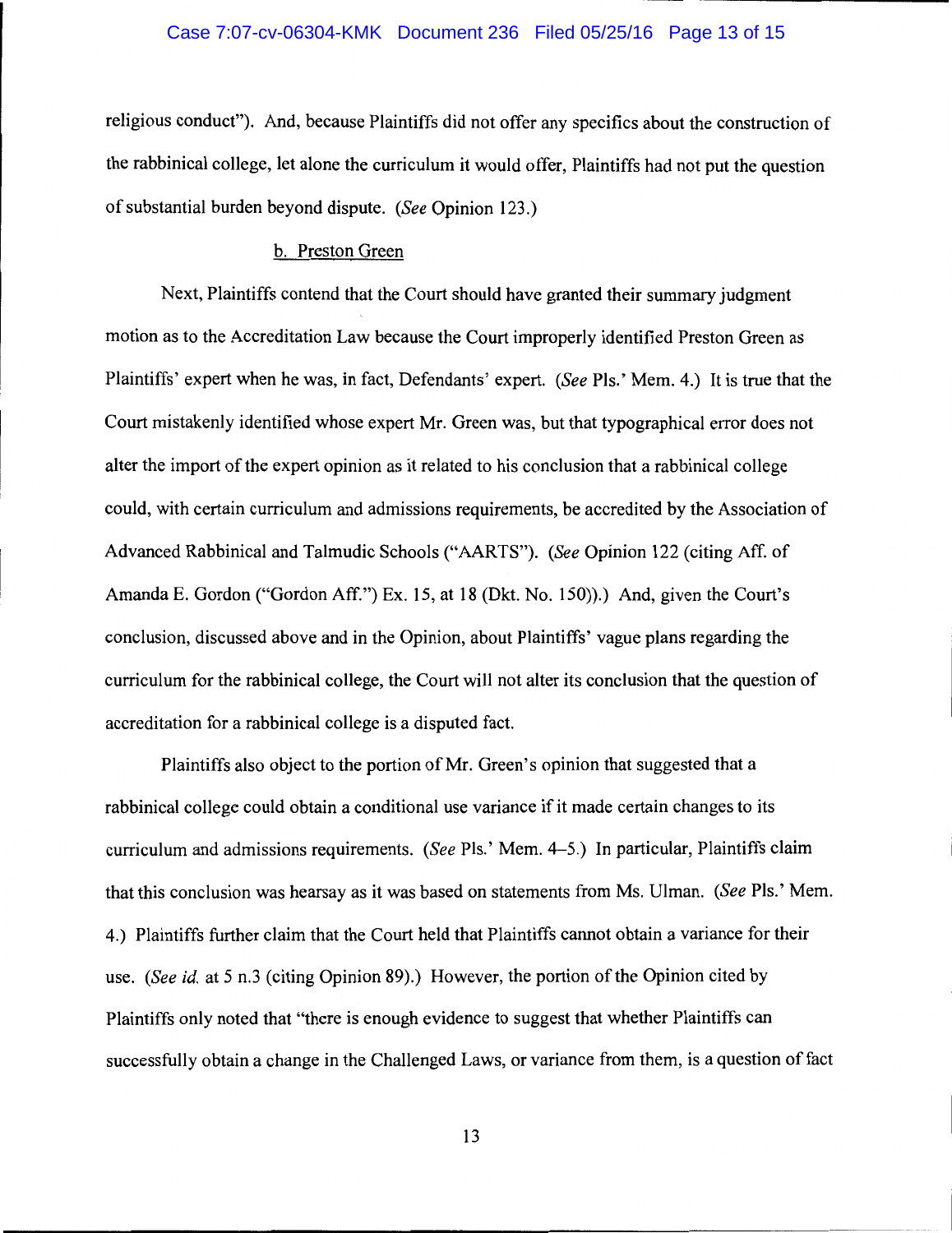#### Case 7:07-cv-06304-KMK Document 236 Filed 05/25/16 Page 14 of 15

subject to a resolution by a fact-finder." (Opinion 89–90.) That this point was disputed made summary judgment for either side inappropriate. The Court, therefore, denies Plaintiffs' Motion on this claim.

## c. Barbara Beall

Plaintiffs quarrel with the Court's decision to exclude certain portions of Barbara Beall's Declaration. *(See Pls.' Mem. 6–7.)* In particular, the Court determined that Ms. Beall's statement that "automotive repair schools [and] driving schools ... can be accredited by various accrediting bodies," (Decl. of Barbara B. Beall ("Beall Decl.") ¶ 231 (Dkt. No. 153)), was "past her area of expertise in her declaration," (Opinion 57). According to Plaintiffs, this statement was not Ms. Beall's opinion, but was based on information provided to her by the Board of Cooperative Educational Services ("BOCES"). *(See Pls.'* Mem. 6 (citing Beall Decl. ¶ 231).)<sup>6</sup> As such, Plaintiffs claim that Ms. Beall was entitled to rely on that statement in reaching her expert opinion that "regardless [of whether automotive repair schools or driving schools can be accredited], accreditation is not relevant to the potential for impacts to wetlands." *(See id.* at 7 (alteration in original) (quoting Beall Decl.  $\P$  231).) Furthermore, Plaintiffs request clarification that their experts can rely on the fact that automotive repair and driving schools can be accredited in support of their expert opinions. *(See id.)* 

The Court, of course, understands that an expert may base her opinion on hearsay information. *See* Fed. R. Evid. 703 ("An expert may base an opinion on facts or data in the case that the expert has been made aware of or personally observed. If experts in the particular field would reasonably rely on those kinds of facts or data in forming an opinion on the subject, they

<sup>&</sup>lt;sup>6</sup> The Court notes that it is not clear from paragraph 231 what the source was of Ms. Beall's statement regarding accreditation of automotive or driving schools.